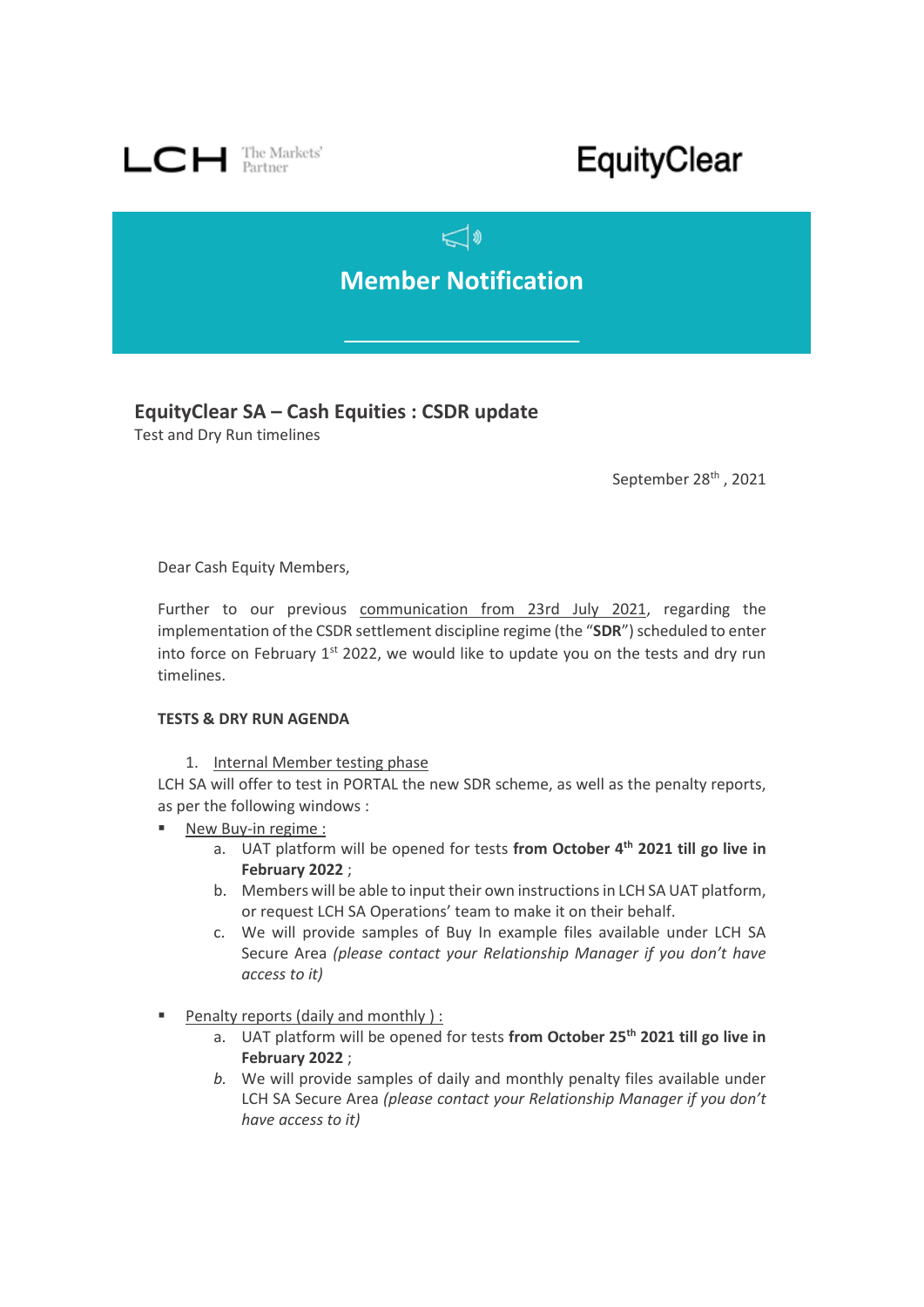All necessary reports for your testing will be available in LCH SA TEST PORTAL (new web/SFTP access for LCH SA's reporting).

If members wish to participate in the test phase, they should ensure that they have access to LCH SA Test Portal prior to the commencement of the test phase. For support please contact [SAEquityClearBusinessDev&RM@lch.com](mailto:SAEquityClearBusinessDev&RM@lch.com)

2. Participation to the Penalties Dry Run in Production

LCH SA will offer its members the option to participate to the **Dry Run initiated by the CSDs on 15th of November**. This will be an opportunity to test the end-to-end penalty process and validate real penalty values with the CSDs.

Please contact [SAEquityClearBusinessDev&RM@lch.com](mailto:SAEquityClearBusinessDev&RM@lch.com) to confirm your participation to the Dry Run.

From the 25<sup>th</sup> of October, LCH SA will:

- consume the CSD penalty reports ;
- execute its internal processes (except executing the monthly payment on the 17<sup>th</sup> Penalty Business day for the Dry run period);
- report the penalties to its members

Please keep in mind, **Members will still have the opportunity to continue their test in EUA platform after the Dry Run till February 2022.** 

### **SUPPORT DOCUMENTATION available in your Secure Area**

➢ **The LCH SA CSDR Settlement Discipline Regime Adaptation plan V2.3** is available in your Secure Area for August 30<sup>th</sup> 2021,

The aim of this document is to outline the impacts and changes of SDR on cleared and non-cleared transactions flows operated by LCH SA through the 3 below areas :

- netting and content of the fields in the settlement instructions;
- new rules for the buy-in and subsequent cash compensation;
- recovery of penalties for cleared transactions (article 19 of RTS).

This updated V2.3 version provides (versus V2.2) additional specifics information on "penalties", and refers also to our "Cash Securities Penalties reports Specifications – August 2021 – V2"

➢ **Cash Securities Penalties reports Specifications V2** is also available in your Secure Area for August 30<sup>th</sup> 2021,

The aim of this document is to provide technical information on the penalty reports that will be provided by LCH SA on a daily basis, but also on the monthly basis.

In order for LCH SA to best support its members community with this major change for the Cash Equity industry, we would appreciate your feedback on the above by confirming your expected schedule for testing.